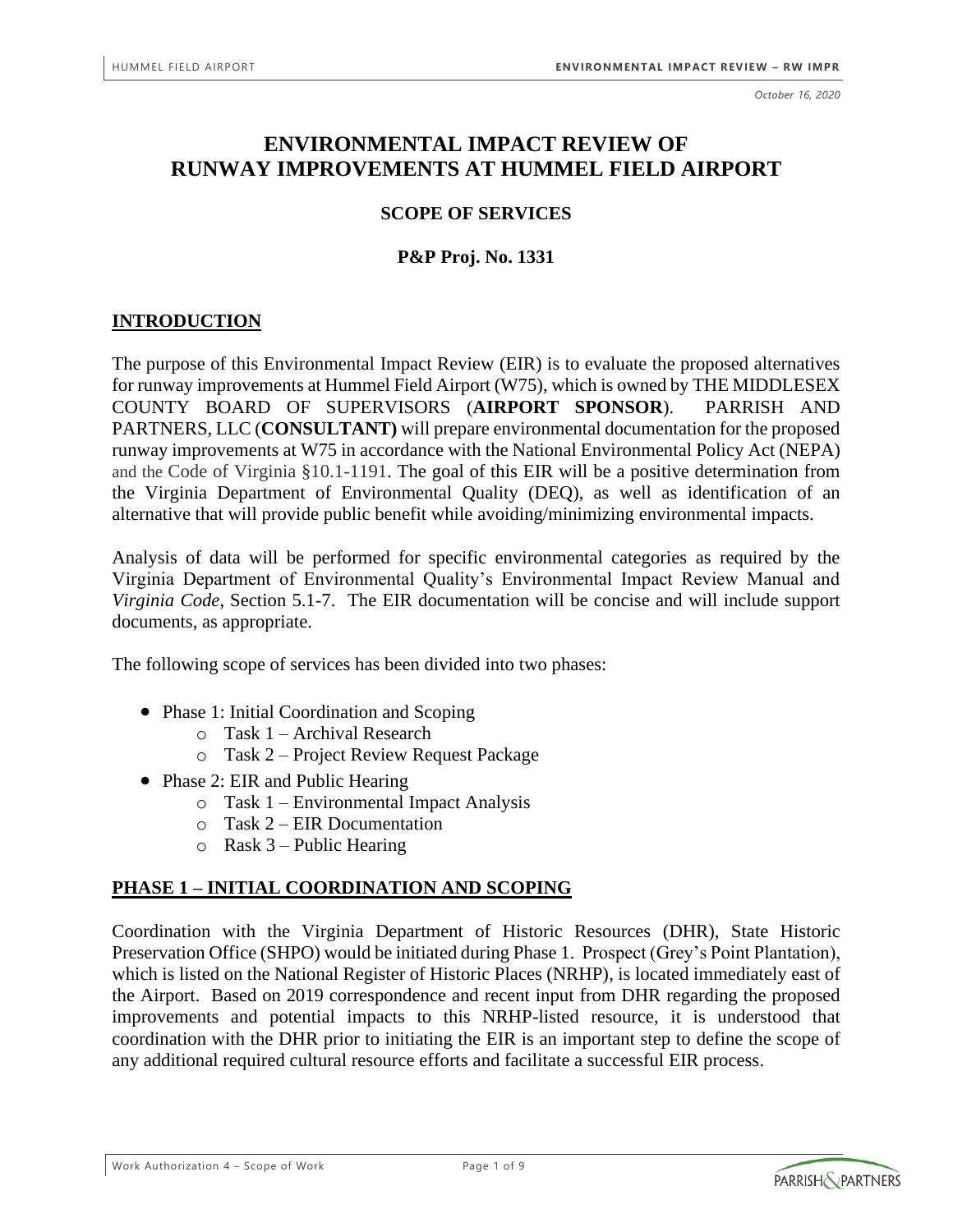## **1.1 ARCHIVAL RESEARCH**

Projects submitted to DHR for Project Review must be accompanied by a map showing the Area of Potential Effects (APE), as well as information on previous surveys and recorded historic resources within it. To acquire this information, an archival search will be requested from DHR staff as part of this task.

### **1.2 PROJECT REVIEW REQUEST PACKAGE**

The **CONSULTANT** will prepare the project description and alternatives analysis for submittal to DHR along with the archival research from Task 1.1 in the form of a Project Review Request Package. Project documentation will provide a description of the proposed runway realignment that addresses the purpose and need for the project. Alternatives of the proposed improvements will also be discussed and will demonstrate that feasible options were adequately considered. Efforts to avoid, minimize, and mitigate adverse impacts to the NRHP-listed resource will also be provided. The purpose and need and alternatives text prepared as part of this task will also be used in the EIR document.

The Project Review Request Package will be submitted to DHR. Their Project Review comments will provide needed insight into the scope of the Historic, Architectural, Archaeological, and Cultural Resources task in Phase 2, as well as potential mitigation of impacts that may be requested by DHR as part of their comments on the EIR document.

### **PHASE 2 – EIR DOCUMENTATION AND PUBLIC HEARING**

### **2.1 ENVIRONMENTAL IMPACT ANALYSIS**

Existing data will be collected from the appropriate agencies including the **AIRPORT SPONSOR** and will be analyzed to determine the potential impacts of the runway realignment. Maximum use will be made of existing reference materials. The specific impact categories that will be addressed for the alternatives in the EIR shall include: (1) noise, (2) compatible land use; (3) social impacts and environmental justice; (4) induced socioeconomic impacts; (5) air quality; (6) water quality; (7) parks, wildlife refuges, protected natural areas, etc.; (8) historic, architectural, archaeological, and cultural resources; (9) biotic communities; (10) endangered and threatened species of flora and fauna; (11) wetlands; (12) floodplains; (13) coastal zone management; (14) coastal barriers; (15) wild and scenic rivers; (16) farmland; (17) hazardous materials; (18) energy supply and natural resources; (19) light emissions; (20) solid waste impacts; (21) construction impacts; and (22) cumulative impacts.

### **2.1.A Noise and Noise-Compatible Land Use**

According to the FAA Order 1050.1F Desk Reference, no noise analysis is needed for projects involving Design Group I and II airplanes in Approach Categories A through D. Although a future Airport Reference Code associated with the proposed airfield improvements has not yet been identified, based on W75's existing ARC of A-1, no noise analysis would be required. However, due to the importance of potential noise impacts in the comparison of alternatives for the proposed project, the noise analysis completed for the upcoming ALP Update will be reviewed as part of the EIR.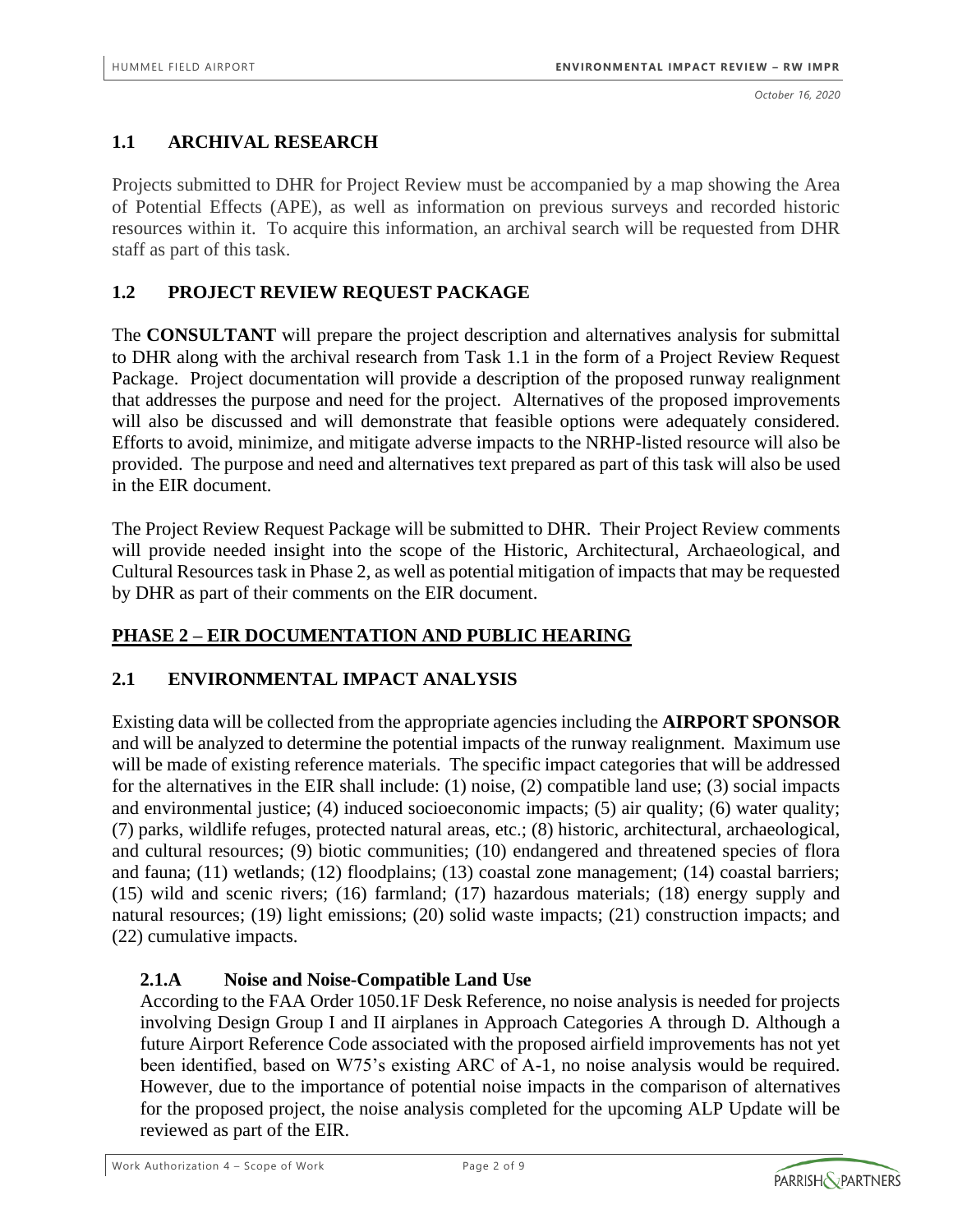Land use plans and zoning maps will be collected and reviewed. Land use types to be identified will include residential, commercial, industrial, and noise-sensitive areas (parks, schools, churches, institutional). In addition, community facilities will be identified. Evaluation of existing land use and land use planning will include impacts to existing zoning, conformance with adopted comprehensive land use plans, impacts to property access, and impacts to neighborhood character.

### *ASSUMPTIONS:*

- *1. Document AIRPORT SPONSOR's compliance with grant assurances relating to land use compatibility and the potential impacts of the proposed project.*
- *2. The No Action and two Build Alternatives will be evaluated.*
- *3. If a noise mitigation plan is necessary, it would be completed under a Supplemental Agreement.*

### **2.1.B Socioeconomics, Environmental Justice, and Children's Health and Safety Risks**

Socioeconomic data will be collected from secondary sources and reviewed. Such data includes employment, demographic characteristics, income, retail and service activities, trends, and projections. Impacts to be analyzed include direct and indirect benefits, potential impacts on land use and development, economics, estimated effect to the tax base and property values, and effects on community cohesion. Induced socioeconomic impacts usually result from development activity. Development that may stimulate or stifle economic activity, increase or decrease demand for public services, or cause changes in the population dynamics will be estimated and their impacts quantified.

In accordance with Executive Order 12898, *Environmental Justice*, impacts to minorities and low-income persons will be assessed to determine if the proposed action has a disproportionate impact to those communities.

Per Executive Order 13045, Protection of Children from Environmental Health and Safety Risks, the proposed improvements will be evaluated relative to the risk for release of any products or substances into the environment that would pose a significant risk to the health or safety of children.

### **2.1.C Air Quality**

The United States is divided into geographical areas that are classified as either in "nonattainment" or "attainment" for air quality. If an area has exceeded the National Ambient Air Quality Standards for any of the six criteria pollutants (carbon monoxide, lead, nitrogen dioxide, ozone, particulate matter, and sulfur dioxide) then it is in "nonattainment". Middlesex County is within a designated "attainment" area for air quality standards.No air emission inventory or air quality modeling is included as part of the scope of services.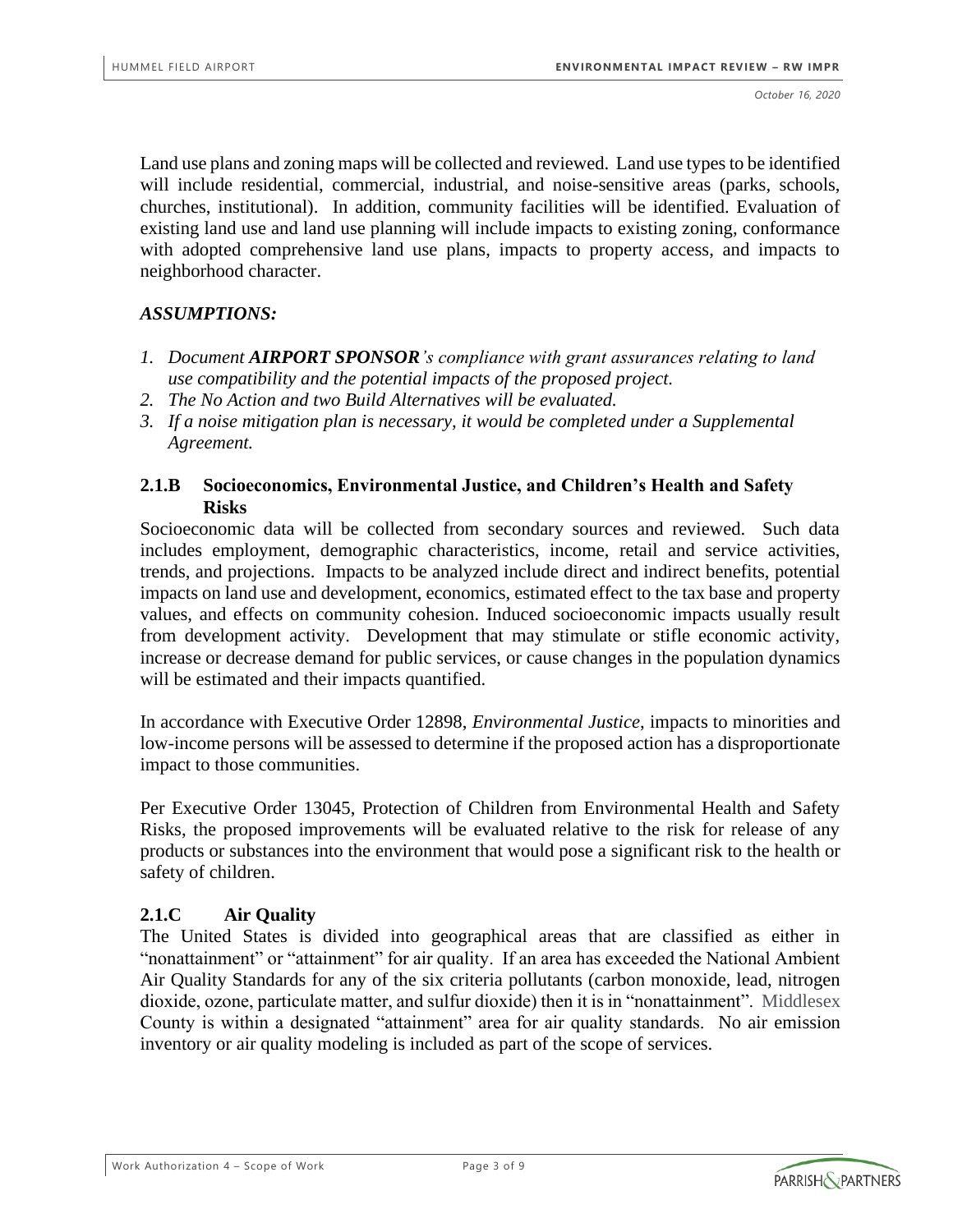The project will be evaluated for construction-related emissions, as exhaust from heavy equipment, delivery trucks, and construction workers travelling to and from the site; dust from earthwork/grading; equipment movement on unpaved areas; storage/transfer of raw materials; and production of asphalt or concrete are all sources of construction-related emissions, per the FAA Aviation Emissions and Air Quality Handbook.

### **2.1.D Water Quality**

The Rappahannock River is located approximately 1,700 feet north of the existing Runway 1- 19. Collection of the various data necessary to address the water quality requirements and guidelines will be performed. Included will be identification of watersheds of significant importance for public water supplies (including wells), applicable watershed management plans, groundwater characteristics, likely areas to be used for detention/retention, and alternative water quality protection measures. In addition, coordination with Virginia DEQ and other state and local agencies will be performed to ensure compliance.

### **2.1.E Historic, Architectural, Archaeological, and Cultural Resources**

Pending the results of the coordination with SHPO during Phase I, additional architectural or archaeological surveys may be required and would be completed under a supplemental agreement. Public parks, recreation areas, wildlife and waterfowl refuges, and historic sites will be identified and described utilizing the results of the land use inventory and the results of the cultural resources survey

### **ASSUMPTIONS:**

*1. If required, field surveys and/or detailed description of mitigation measures will be provided under a Supplemental Agreement.*

**2.1.F Parks, Recreational Areas, Scenic Rivers, Landmarks, or other Natural Areas** Virginia does not have any designated wild and scenic rivers; this will be documented in the EIR. Public parks, recreation areas, wildlife and waterfowl refuges, other important natural areas, and historic sites will be identified and described utilizing the results of the land use inventory and the results of the cultural resources survey.

## **2.1.G Biotic Communities**

A qualified biologist shall conduct a biological inventory of the area. A field reconnaissance will be performed within the proposed project area to identify general plant communities and fish and wildlife habitats. Significant habitat for terrestrial wildlife and birds, terrestrial vegetation, aquatic fisheries and vegetation, anadromous fish use areas and colonial waterbird nesting colonies will be identified. The effect on wildlife habitat from clearing and other construction activities associated with the project shall be identified. Other adverse effects to flora and fauna shall also be assessed.

The field reconnaissance will be performed within the study area in conjunction with wetland field investigations to identify general plant communities and fish and wildlife habitats.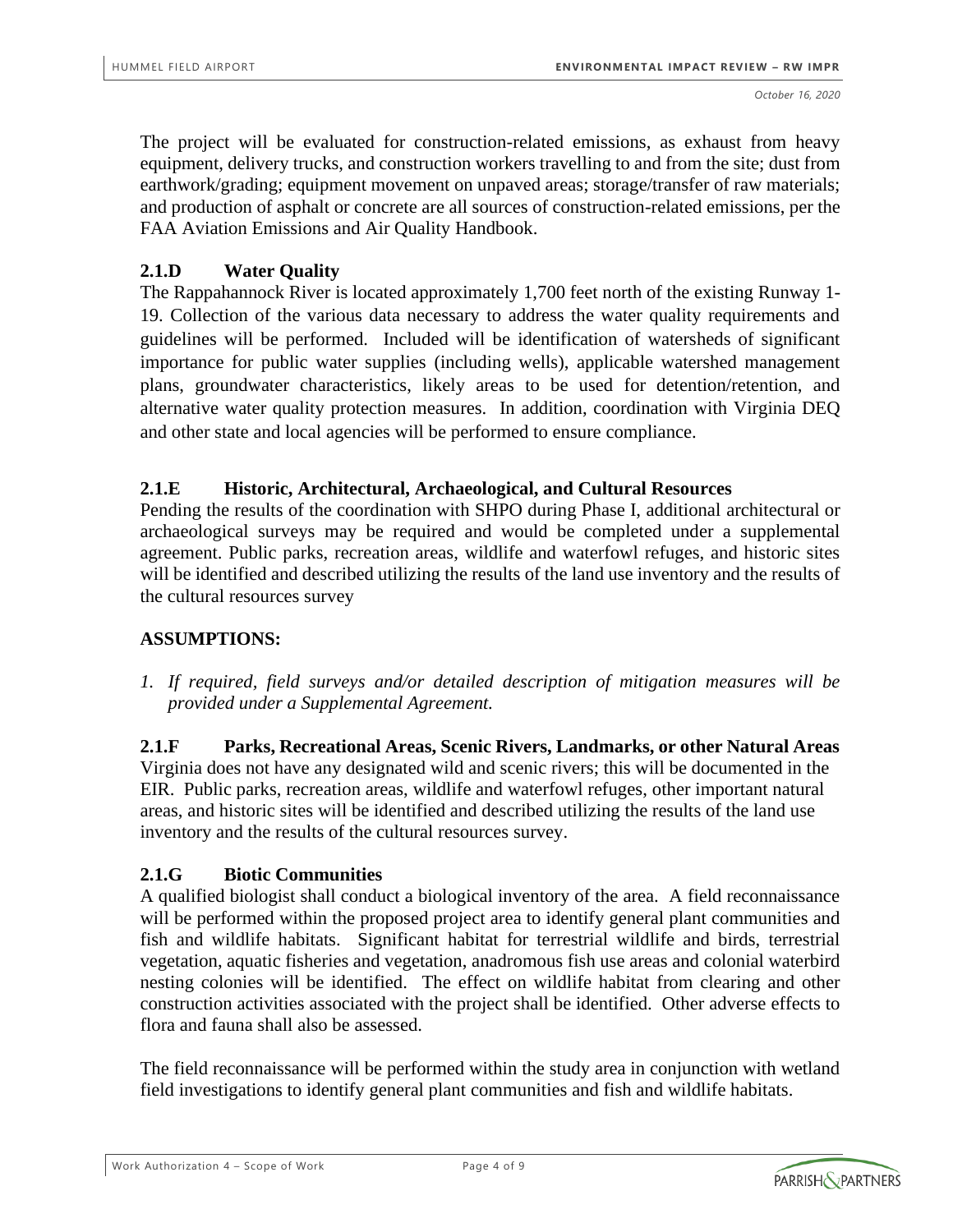#### **2.1.H Endangered and Threatened Species of Flora and Fauna**

Section 7 of the *Endangered Species Act* (1973, as amended) requires federal agencies, in consultation with and assisted by the U.S. Fish and Wildlife Service (USFWS) and the National Marine Fisheries Service (NMFS), to ensure that the proposed airport improvements are not likely to jeopardize the continued existence of endangered or threatened species or result in the destruction or adverse modification of critical habitat of such species. Coordination will occur with the USFWS, NMFS, and the Virginia Department of Game and Inland Fisheries to determine whether species or habitats that are listed or proposed for listing may be present within the study area. In conjunction with wetland field investigations, systematic field surveys will be performed to identify potentially suitable habitat within the study area to determine if there are threatened or endangered species present. For listed plant species, potentially suitable habitat will be surveyed at the appropriate bloom and/or fruiting periods. The information contained in the Biological Assessment will be used to prepare the endangered and threatened species section of the EIR.

### *ASSUMPTION:*

1. *If detailed mitigation plans or formal agency consultations are necessary to satisfy Section 7 requirements of the Endangered Species Act, these will be performed under a supplemental agreement*.

### **2.1.I Wetlands**

Pursuant to Executive Order 11990, Protection of Wetlands, and Section 404 of the *Clean Water Act* (1977, as amended), potential impacts to jurisdictional wetlands and other waters of the United States will be identified and described. Based on the USFWS National Wetland Inventory (NWI) mapping, the Rappahannock River, located approximately 1,700 feet north of Runway 1-19, is the closest wetland or stream. A wetland delineation for the affected area will be completed to identify wetland types, their location, and acreage. The delineation will be performed according to the 1987 U.S. Army Corps of Engineers (USACE) Wetland Delineation Manual. The wetland boundaries will be mapped in the field using sub-meter accuracy Global Positioning System equipment and added to an appropriate base map. A Preliminary Jurisdictional Determination (PJD) will be prepared that will include a wetland map and wetland data sheets which will be submitted to the USACE for their approval. If previously approved wetland delineations are available for some or all of the study area, these will be used in lieu of performing a field delineation.

The results of the wetland delineation, an evaluation of the wetlands, and wetland mitigation options will be incorporated into the wetland section of the EIR. As per Executive Order 11990, impacts will focus on wetland size, type, and potential mitigation measures (avoidance, minimization, and compensation).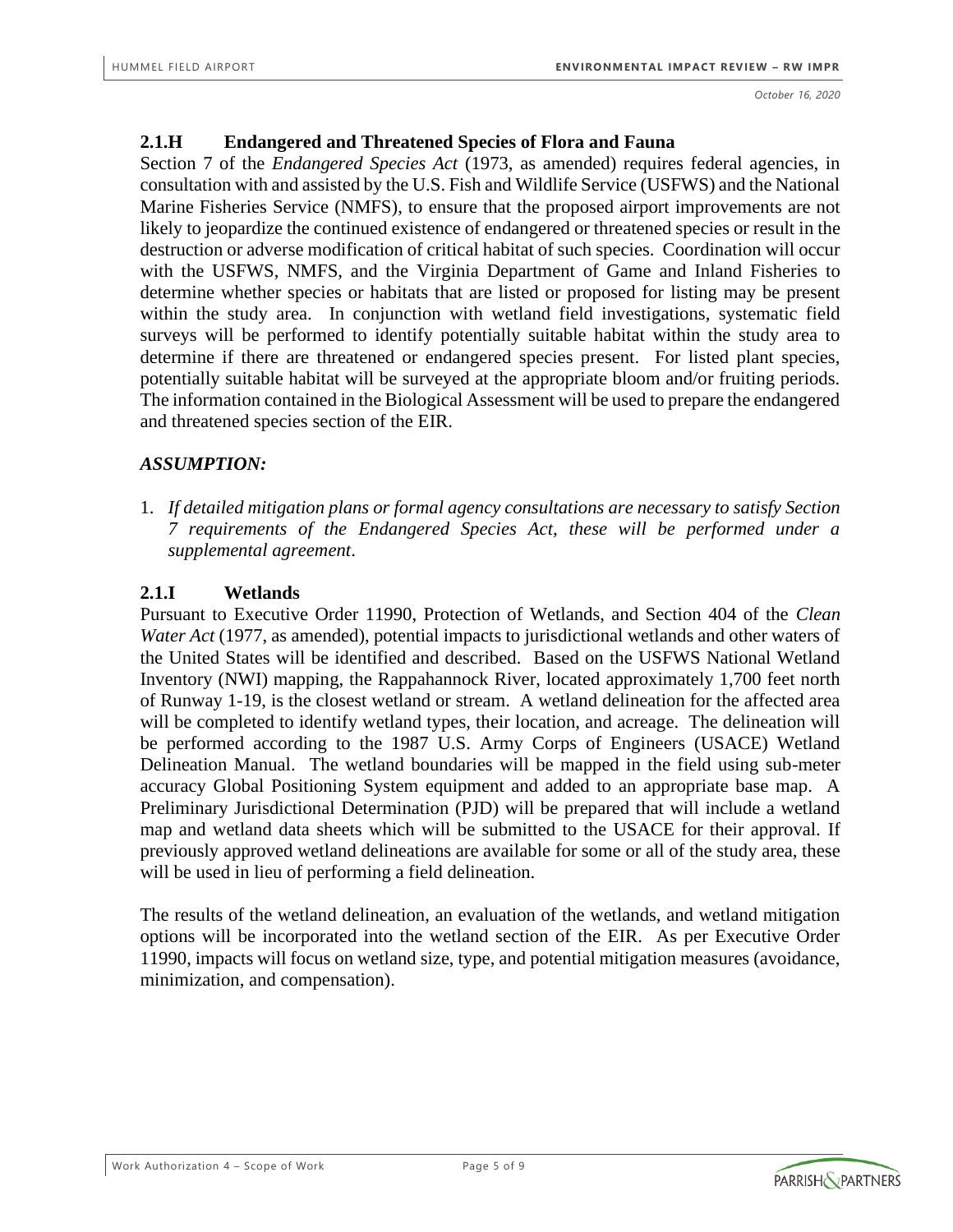*October 16, 2020*

### **ASSUMPTIONS:**

- *1. If necessary, permission to delineate the wetlands off Airport existing property will be obtained by the* **AIRPORT SPONSOR***.*
- *2. One site visit with the USACE to approve the wetland boundaries is assumed.*
- *3. If required, it is anticipated that wetland and/or stream mitigation credits will be purchased from a USACE approved mitigation bank.*

### **2.1.J Floodplains**

The 100-year floodplain and floodway boundaries will be identified and described based on the Federal Emergency Management Agency (FEMA) Flood Insurance Study and/or Flood Hazard Boundary maps. Potential encroachments will be addressed in the EIR.

### **ASSUMPTION:**

*1. No fieldwork or flagging of floodplain boundaries will be performed.*

### **2.1.K Coastal Zone Management Program**

The Virginia DEQ will be contacted to obtain a consistency determination. This will be documented in the EIR.

### **2.1.L Coastal Barriers**

Based on review of the USFWS Coastal Barrier Resource System mapping, W75 is located approximately eight miles west of the closest area protected under the Coastal Barriers Resource Act (COBRA). This will be documented in the EIR.

### **2.1.M Farmland**

Most soils mapped in the vicinity of the Airport are classified as Prime farmland soils. If required, Form AD-1006, Farmland Conversion Impact Rating, will be submitted to the Natural Resource Conservation Service for compliance with the Farmland Protection Policy Act of 1981. Response from the Natural Resource Conservation Service will be included in the EIR.

### **2.1.N Hazardous Materials**

Hazardous waste sites are regulated by the Resource Conservation and Recovery Act (RCRA) and the Comprehensive Environmental Response, Compensation, and Liability Act of 1980 (CERCLA), as amended by the Superfund Amendments and Reauthorization Act of 1986 (SARA). A regulatory records search was performed to identify known hazardous material sites, hazardous waste generators, and hazardous material users.

### **ASSUMPTIONS:**

- 1. *No sampling or analysis is anticipated for preparing this section of the EIR. If a Phase I is necessary, it will be done under a Supplemental Agreement.*
- *2. A list of spills occurring at the Airport will be provided by the AIRPORT SPONSOR and documented in the EIR.*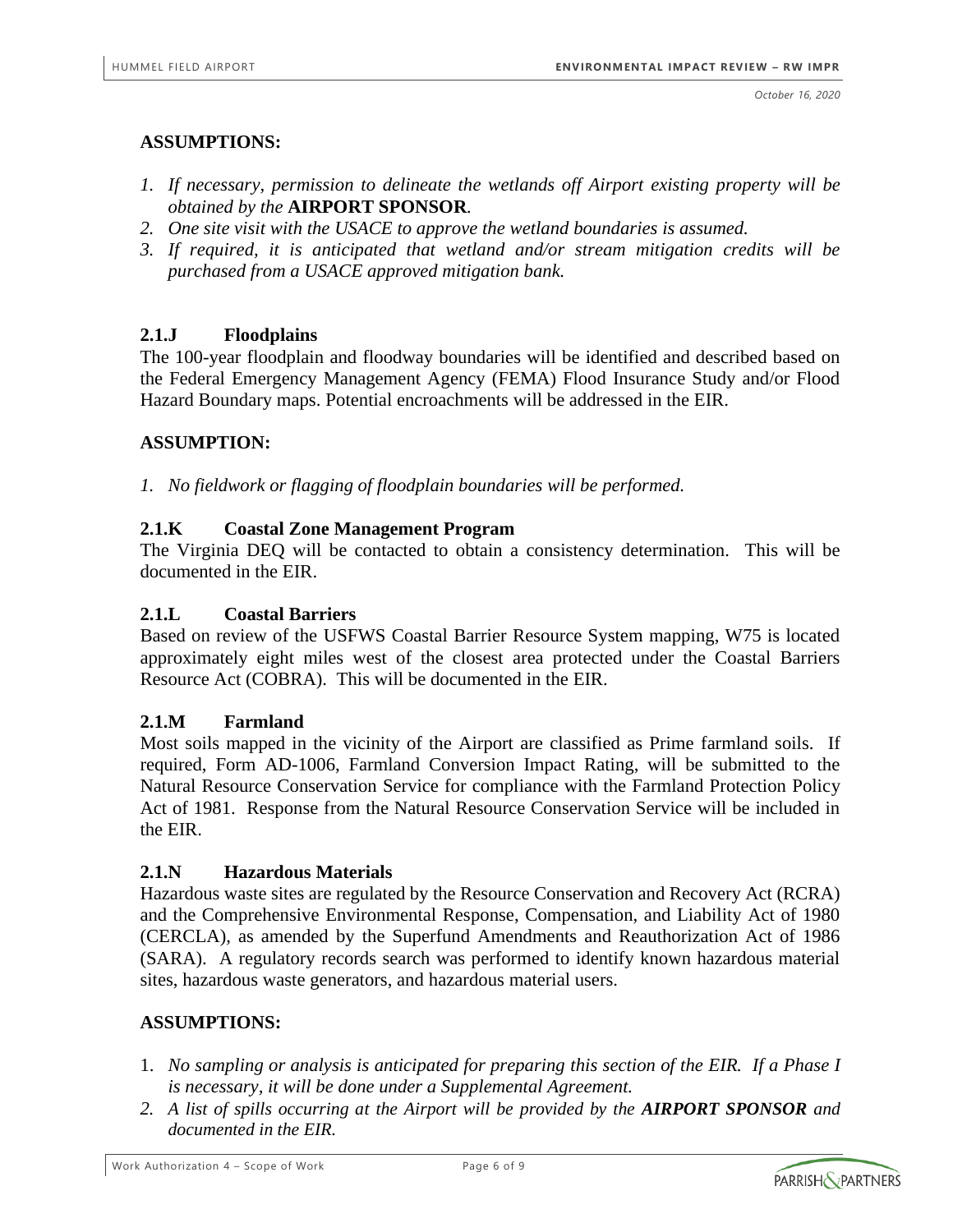### **2.1.O Energy Supply and Natural Resources**

Energy requirements will be analyzed for those improvements that relate to stationary sources that would have a measurable effect on local supplies and those involving the movement of air and ground vehicles.

Use of natural resources other than for fuel should be assessed if the action involves a need for unusual materials or materials in short supply. Energy demands for the proposed project will be identified and discussed in terms of availability of resources.

### **2.1.P Light Emissions**

Since the proposed project may involve the installation and/or relocation of lighting systems, the following information will be included in the assessment:

- A brief description of the light system as to its purpose, method of installation (pole, ground mounted), beam angle, intensity, color, flashing sequence, and other pertinent characteristics of the system and its use.
- Measures to lessen annoyances, such as shielding or angular adjustments.

### **2.1.Q Solid Waste Impact**

The quantity and type of solid waste generated will be projected. Local officials will be contacted to determine the location of active or planned solid waste disposal facilities and the capacity that is available at existing disposal facilities. The location of existing and planned facilities relative to the Airport will be discussed.

### **2.1.R Construction Impacts**

Adverse environmental impacts that may result from the proposed project will be identified and assessed. Such impacts may include noise of equipment on the site, noise and dust from removal of materials through residential streets, air pollution from burning debris, and waste pollution from erosion. The extent to which these effects are subject to local, state, or federal ordinances or regulation will be discussed, as applicable, together with measures to be taken to conform to such requirements.

### **2.1.S Cumulative Impacts**

The impact on the environment resulting from the incremental impact of the action, when added to other past, present, and reasonably foreseeable future actions, shall be analyzed. The overall cumulative impact of the proposed action and the consequences of subsequent, related actions shall be assessed by the **CONSULTANT**.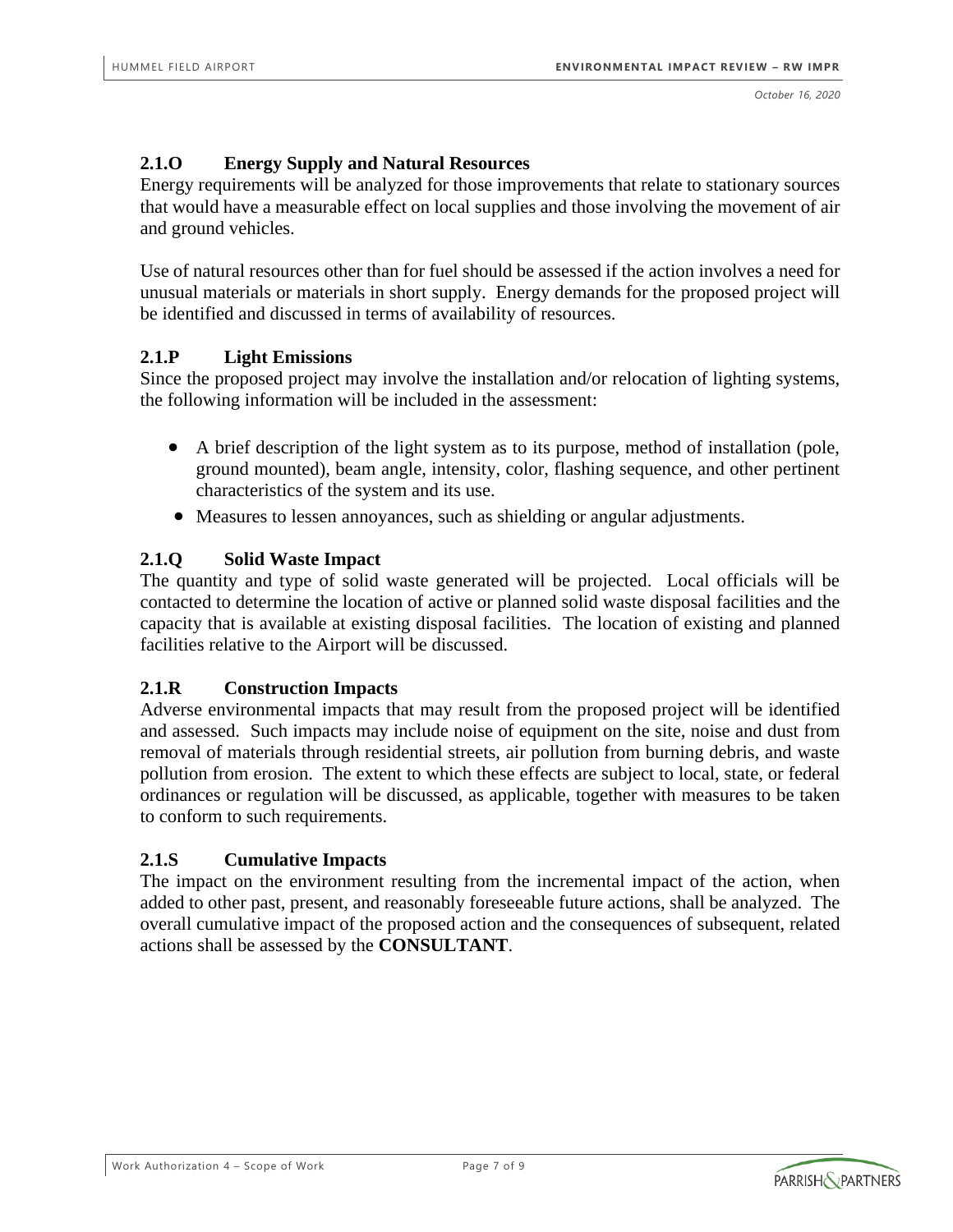### **2.2 EIR DOCUMENTATION**

An EIR document will be prepared for submittal to the DEQ. The EIR will address the following items.

- Project Description
- Affected Environment
- Impacts of the Project
- Alternatives
- Mitigation
- Irreversible Environmental Changes

### **2.2.A Project Description**

The environmental documentation will provide a description of the proposed runway realignment that addresses the purpose and need for the project.

#### **2.2.B Affected Environment**

The **CONSULTANT** will use the environmental inventory performed for each impact category to describe the environmental setting. This will serve as the background for preparation of the Environmental Consequences section.

### **2.2.C Impacts of the Project**

This section will identify and describe the primary and secondary environmental impacts on natural, man-made, human, and economic resources. Primary impacts are environmental changes occurring because of the proposed improvements. Secondary impacts are those impacts that extend to the surrounding area from implementation of the proposed improvements. Emphasis will be placed on those impact categories, noise, Section 4(f), Section 106, that have been raised as key issues and/or which have the potential to exceed thresholds of significance. Mitigation measures will be identified to minimize potentially adverse environmental impacts.

#### **2.2.D Alternatives**

This section of the environmental documentation will discuss alternatives of the proposed improvements and will demonstrate that feasible options were adequately considered.

### **2.2.E Mitigation**

The EIR will include a discussion of measures to avoid or minimize the environmental impacts of the preferred alternative, as well as actions to reduce or compensate for loss of environmental resources. This could include efforts that go beyond permit requirements, such as incorporation of the Commonwealth's pollution prevention policy.